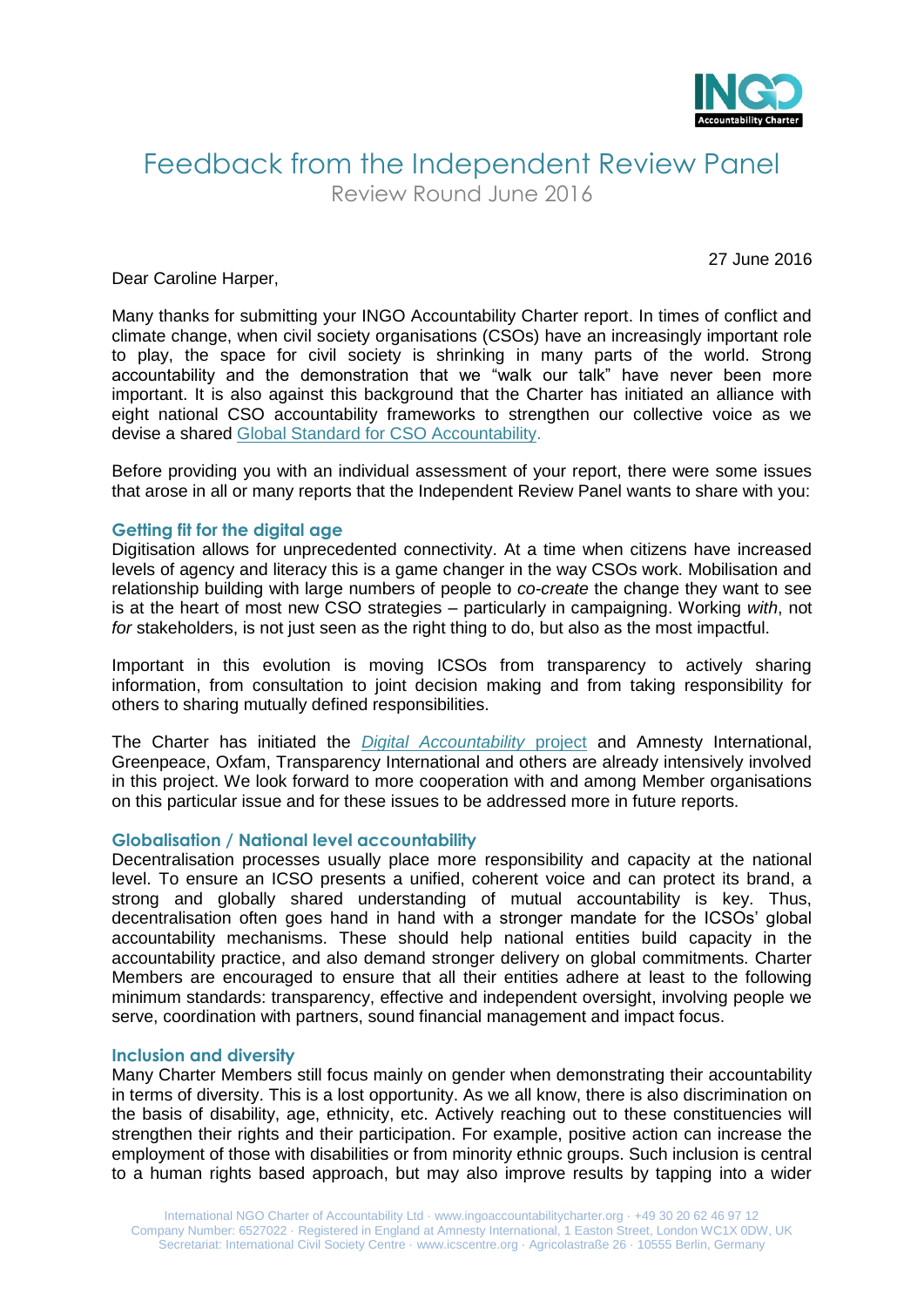

base of experience. For further advice, click [here](http://www.ingoaccountabilitycharter.org/wpcms/wp-content/uploads/14-06-06-Inclusion-Webinar-Summary.pdf) on the outcome of a Charter webinar on inclusion or [here](http://www.ingoaccountabilitycharter.org/good-practice/) to look at some good practice examples of Charter Members.

Please ensure that all points listed above are taken into consideration when further developing your accountability practices in the coming months and collecting data for the next INGO Accountability Charter report.

#### **Organisation-specific feedback to Sightsavers**

Sightsavers' fifth accountability report on 2015 was submitted very timely (only five month after the end of their financial year) and thereby shows a great example of on-time accountability practice. It is overall again a very good, crisp and comprehensive report.

Strong **institutional commitment** to accountability – focusing on good stakeholder engagement processes as well as having good data and evidence to demonstrate whether CSOs are delivering on promises – is highlighted in the CEO's opening statement. It is appreciated that Sightsavers proudly presents Charter membership on their governance website – including the Charter logo and the most recent report (see [here\)](http://www.sightsavers.org/about-us/governance/).

As recommended in previous Panel feedbacks, more **evidence** is provided that policies and procedures work well in practice and Sightsavers shares interesting examples to underline their impact (even exceeding self-set targets). Some policies and documentation which are not published online were moreover shared with the Panel. In addition, comprehensive and clear interlinkages between the different indicators are appreciated by the Panel. The following answers are seen as **Good Practice** for other CSOs: Sightsavers' very thorough MEL system closely aligned with its strategic objectives and including the commendable SIM card (NGO3), publication of all policy positions on their website (NGO5), and the visualised partnership framework including individual toolkits for the three phases (NGO6).

On the other hand, smaller weaknesses remain and are summarised in the **Improvement Analysis** which is shared jointly with this letter: Workforce training (LA10), the current performance development process (LA12), and workforce grievances (NGO9). This forms the basis for the interim report on 2016 before another full report will be required on 2017. Please let the Panel know how you prioritise these identified areas.

Our intention is that this letter, and any response you may wish to provide, is made publicly available on the Charter website along with your report. You can find the reports that were previously reviewed on our [website.](http://www.ingoaccountabilitycharter.org/home/charter-members/) However, should there be errors of fact in the feedback above or in the note below; we would of course wish to correct these before publication. Please share these comments or amendments by 29 July 2016.

If you have any other feedback or comments on our work, please share them with us by sending them to the Charter Secretariat.

Yours sincerely,

Michael Vor/

Millinagin

Louise James ∙ Michael Röskau ∙ Jane Kiragu

Rhonda Chapman ∙ John Clark ∙ Saroeun Soeung

International NGO Charter of Accountability Ltd · www.ingoaccountabilitycharter.org · +49 30 20 62 46 97 12 Company Number: 6527022 · Registered in England at Amnesty International, 1 Easton Street, London WC1X 0DW, UK Secretariat: International Civil Society Centre · www.icscentre.org · Agricolastraße 26 · 10555 Berlin, Germany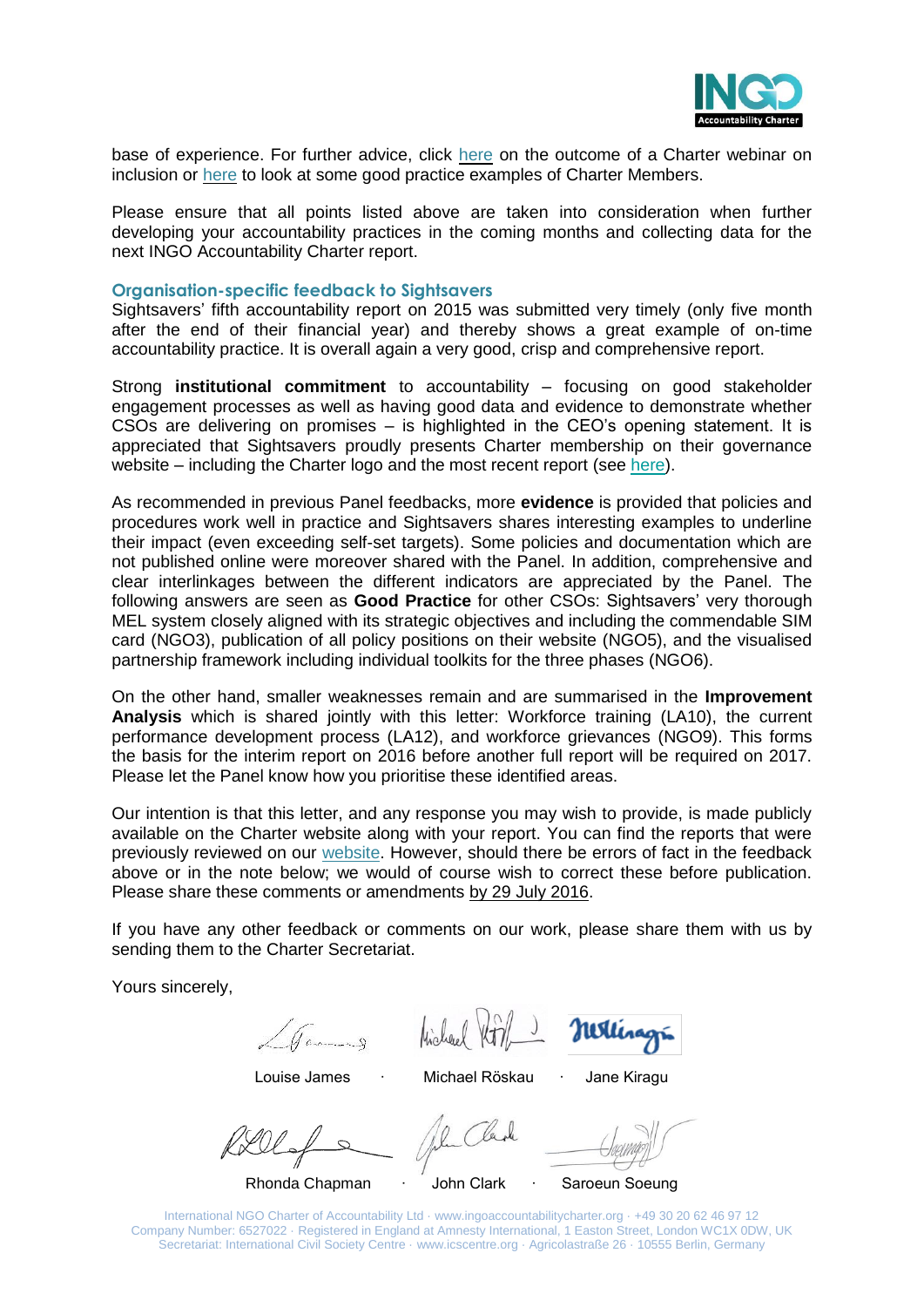

## **Sightsavers**

### Review Round June 2016 Cover Note on Accountability Report 2015

| <b>PROFILE DISCLOSURES</b>      |                                                                                                                                                                                                                                                                                                                                                                                                                                                     |
|---------------------------------|-----------------------------------------------------------------------------------------------------------------------------------------------------------------------------------------------------------------------------------------------------------------------------------------------------------------------------------------------------------------------------------------------------------------------------------------------------|
| <b>I. Strategy and Analysis</b> |                                                                                                                                                                                                                                                                                                                                                                                                                                                     |
| 1.1                             | Statement from the most senior decision-maker<br>Fully addressed<br>Caroline Harper, the CEO of Sightsavers, provides again a very strong and                                                                                                                                                                                                                                                                                                       |
|                                 | far-sighted institutional commitment to accountability. According to her, having<br>good stakeholder engagement processes as well as having good data and<br>evidence to demonstrate whether CSOs are delivering on promises is the<br>"bedrock of accountability". Accountability is featuring more and more in UK<br>press and the crucial trust in CSOs is under threat. Accountability is thus<br>needed to show positive impact to the public. |
|                                 | The Panel further appreciates Sightsavers' high relevance of accountability<br>towards their partners, donors and beneficiaries. Progress made on a<br>refreshed SIM card and unified website as well as the positive employee<br>survey (97% response rate with over 90% "proud to work at Sightsavers") are<br>positively noted. Sightsavers openly states that they need to improve in the<br>employment of people with disabilities.            |
|                                 | Finally, it is positively noted that previous Panel feedback has stimulated the<br>launch of a new fundraising policy. Future improvements in the areas of data<br>protection and external communications will be very welcome.                                                                                                                                                                                                                     |
|                                 | <b>II. Organisational Profile</b>                                                                                                                                                                                                                                                                                                                                                                                                                   |
| $2.1 - 2.7$                     | Name of organisation / Primary activities / Operational structure<br>including national offices / Headquarter location / Number of countries /<br>Nature of ownership / Target audiences<br>Fully addressed                                                                                                                                                                                                                                         |
| 2.8                             | <b>Scale of organisation</b><br>Fully addressed<br>Sightsavers provides a comprehensive overview of the organisation's scale,<br>including relevant financial and staff figures. As in previous years, the majority<br>(68%) of incoming resources comes from a gifts-in-kind donation of<br>Mectizan ® form Merck and Co. Inc.                                                                                                                     |
| 2.9                             | <b>Significant changes</b><br>Fully addressed<br>Sightsavers lists numerous changes in 2015 (e.g. restructuring of the<br>Communications department, implementing an embedded HR structure,<br>launching the Empowerment and Inclusion framework, moving to quarterly<br>reporting, renewing the SIM card, strengthening their cyber security) which will<br>be partly discussed in more detail throughout the report.                              |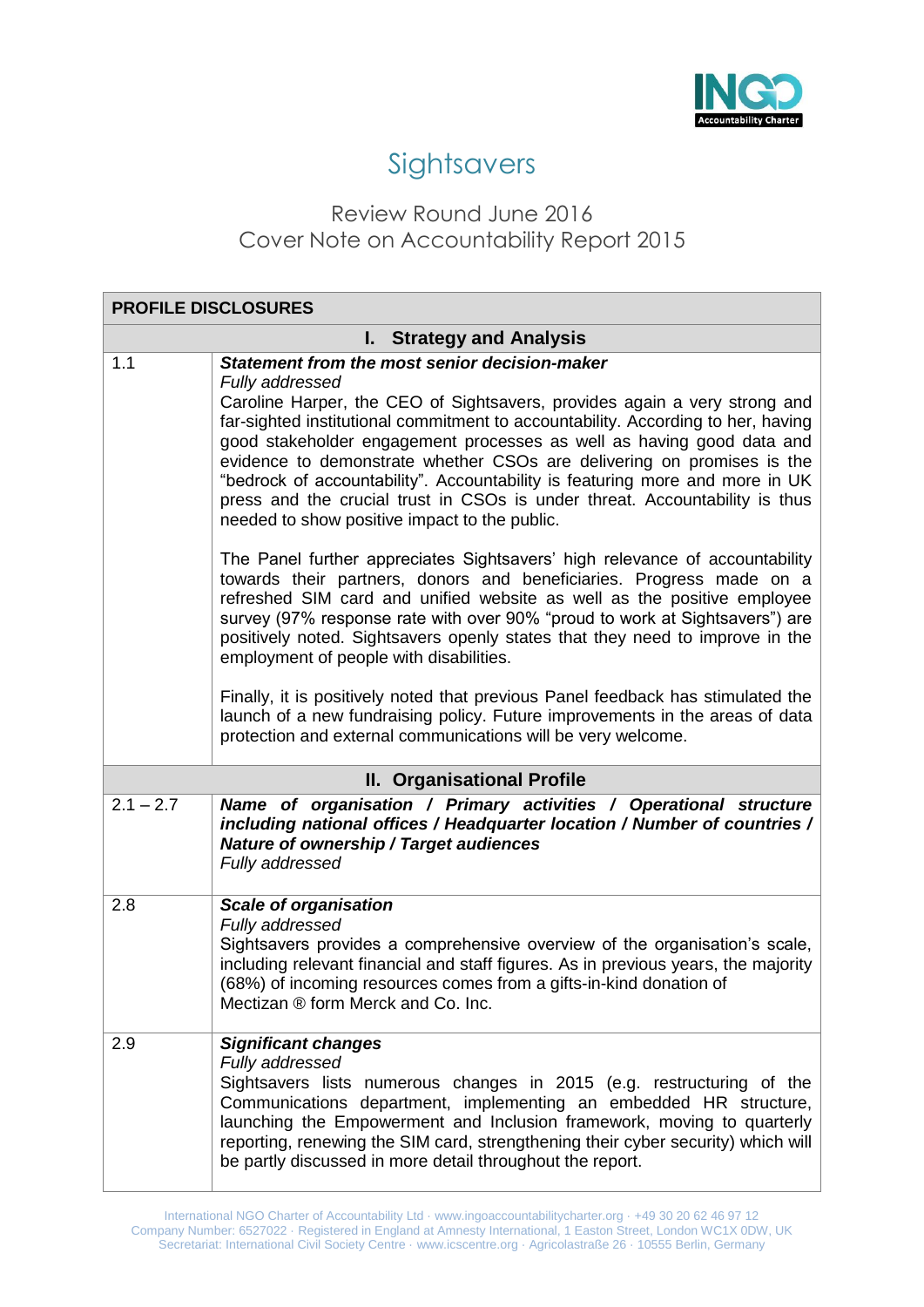

| 2.10                  | <b>Awards received</b><br>Fully addressed<br>Sightsavers can be commended for having won two awards in relation to their<br>fundraising work.                                                                                                                                                                                                                                                                                                                                                                                                                                                                                                                                                                                                                                                                                                                                                                                                                                                                                                   |
|-----------------------|-------------------------------------------------------------------------------------------------------------------------------------------------------------------------------------------------------------------------------------------------------------------------------------------------------------------------------------------------------------------------------------------------------------------------------------------------------------------------------------------------------------------------------------------------------------------------------------------------------------------------------------------------------------------------------------------------------------------------------------------------------------------------------------------------------------------------------------------------------------------------------------------------------------------------------------------------------------------------------------------------------------------------------------------------|
|                       | <b>III. Report Parameters</b>                                                                                                                                                                                                                                                                                                                                                                                                                                                                                                                                                                                                                                                                                                                                                                                                                                                                                                                                                                                                                   |
| $3.1 - 3.4$           | Reporting period / Date of most recent report / Reporting Cycle / Contact<br>person<br>Fully addressed                                                                                                                                                                                                                                                                                                                                                                                                                                                                                                                                                                                                                                                                                                                                                                                                                                                                                                                                          |
| 3.5                   | <b>Reporting process</b><br>Addressed<br>Sightsavers demonstrates that different organisational functions feed into the<br>accountability report and that the report is internally circulated together with<br>the Panel feedback. The Transparency Working Group, set up in 2014 to<br>cross-organisational understanding of transparency<br>strengthen<br>and<br>accountability, is a commendable approach. However, has there been any<br>feedback from staff or this working group and how has this actually shaped<br>the report? Please ensure a proper two-way communication / process.<br>The 2013 report was disseminated globally throughout the organisation and<br>areas of focus in the Improvement Analysis were discussed in depth with the<br>responsible teams. The 2014 report is uploaded to Sightsavers' website. With<br>reference to improving the external benefits of this reporting, the example of<br>Educo's executive summary of their 2014 report offers a more user-friendly<br>report, which may be of interest. |
| $3.6 - 3.7$           | <b>Report boundary / Specific limitations</b><br>Fully addressed<br>Sightsavers is part of a partnership called WillAid, which is a group of UK<br>charities to undertake fundraising around the creation of legal wills be<br>solicitors. This partnership is not included in the report. Moreover, there are<br>still no systems to allow reporting on carbon emissions relating to energy<br>usage by offices outside of the UK (EN16).                                                                                                                                                                                                                                                                                                                                                                                                                                                                                                                                                                                                      |
| $3.8, 3.10 -$<br>3.11 | <b>Basis for reporting / Reporting parameters</b><br>Fully addressed                                                                                                                                                                                                                                                                                                                                                                                                                                                                                                                                                                                                                                                                                                                                                                                                                                                                                                                                                                            |
|                       | IV. Mission, Values, Governance, and Stakeholder Engagement                                                                                                                                                                                                                                                                                                                                                                                                                                                                                                                                                                                                                                                                                                                                                                                                                                                                                                                                                                                     |
| 4.1                   | Governance structure<br>Fully addressed<br>Sightsavers provides comprehensive information about their governance<br>structure including Board committees, different authority levels and risk<br>management. They describe this structure as "highly flexible and responsive<br>to changing conditions, whilst conforming all operations to an over-arching<br>vision and mission"; thus optimally supporting their strategic priorities.                                                                                                                                                                                                                                                                                                                                                                                                                                                                                                                                                                                                       |
| $4.2 - 4.3$           | Division of power between the governance body and management /<br><b>Independence of Board Directors</b><br>Fully addressed                                                                                                                                                                                                                                                                                                                                                                                                                                                                                                                                                                                                                                                                                                                                                                                                                                                                                                                     |
| 4.4                   | <b>Feedback from internal stakeholders</b>                                                                                                                                                                                                                                                                                                                                                                                                                                                                                                                                                                                                                                                                                                                                                                                                                                                                                                                                                                                                      |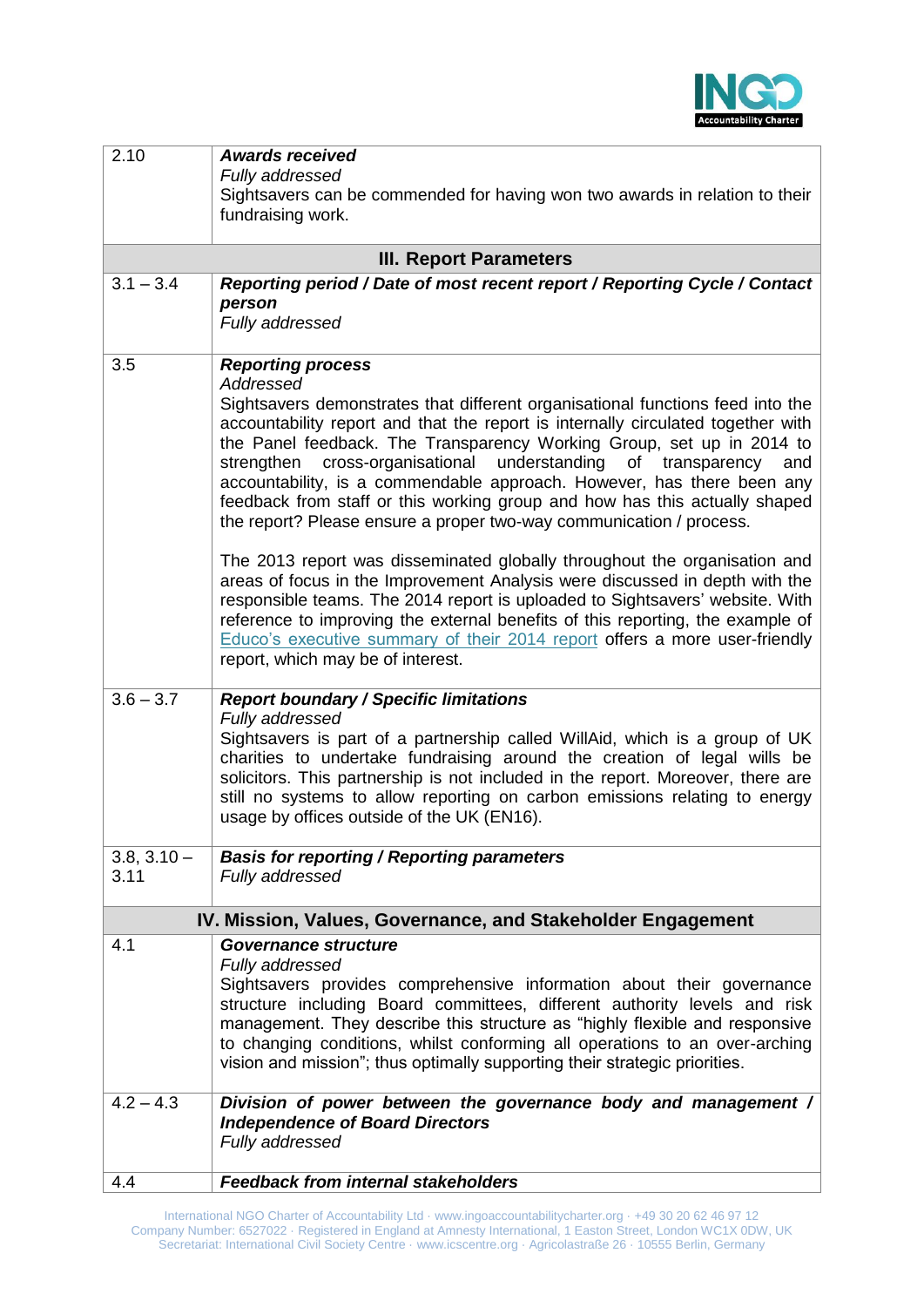

|      | Fully addressed<br>While there are no formal mechanisms for employees to provide direct<br>feedback or direction to Trustees, they can do so via the senior leadership<br>team. Moreover, the employee survey 2015 shows positive responses to<br>questions relating to confidence in the organisation's leadership which are<br>even higher than in 2013. Was there any kind of negative feedback received<br>as well? An additional question in the employee survey 2017 could be: Did<br>staff feel they have a chance to meaningfully impact on decision-making<br>where this is relevant?                                                                                                              |
|------|-------------------------------------------------------------------------------------------------------------------------------------------------------------------------------------------------------------------------------------------------------------------------------------------------------------------------------------------------------------------------------------------------------------------------------------------------------------------------------------------------------------------------------------------------------------------------------------------------------------------------------------------------------------------------------------------------------------|
| 4.5  | Compensation for members of highest governance body<br>Addressed<br>Sightsavers outlines the processes for deciding on organisational salaries. It is<br>unclear, however, if Trustees are remunerated. More information can also be<br>found in Sightsavers' Annual Report and Financial Statements 2014: "As at<br>December 2014 the Chief Executive's salary was £114,128. There is no<br>bonus scheme or car allowance, and she has the same pension rights as all<br>other UK staff. All UK staff are paid at least the living wage, including interns.<br>The ratio of the highest paid person to the lowest in the UK is approximately<br>6:1, and the ratio of highest to median is 3:1" (page 45). |
| 4.6  | <b>Conflicts of interests</b><br>Fully addressed                                                                                                                                                                                                                                                                                                                                                                                                                                                                                                                                                                                                                                                            |
| 4.10 | Process to support highest governance body's own performance<br>Fully addressed<br>Relevant information is provided on the Trustees' appointment, term limits and<br>responsibilities. Individual Trustees are evaluated by the Chair and Vice Chair<br>every two years; the Council usually evaluates itself every other year.<br>Sightsavers is encouraged to provide evidence that these performance<br>evaluations have been used to further improve the effectiveness of the body.                                                                                                                                                                                                                     |
| 4.12 | Social charters, principles or other initiatives to which the organisation<br>subscribes<br>Fully addressed                                                                                                                                                                                                                                                                                                                                                                                                                                                                                                                                                                                                 |
| 4.14 | <b>List of stakeholders</b><br>Fully addressed                                                                                                                                                                                                                                                                                                                                                                                                                                                                                                                                                                                                                                                              |
| 4.15 | <b>Basis for identification of stakeholders</b><br>Fully addressed<br>Sightsavers has a robust system of policies and guidelines which outline<br>minimum criteria applied in the selection of partners and when not to enter<br>into partnerships (Programme Partnership Policy, Partnership Framework,<br>project design process, Research Strategy, Global Fundraising and Donations<br>Acceptance Policy or Corporate Engagement Policy). Direct links to the<br>policies or guidelines or concrete examples would be interesting in the next<br>report.                                                                                                                                                |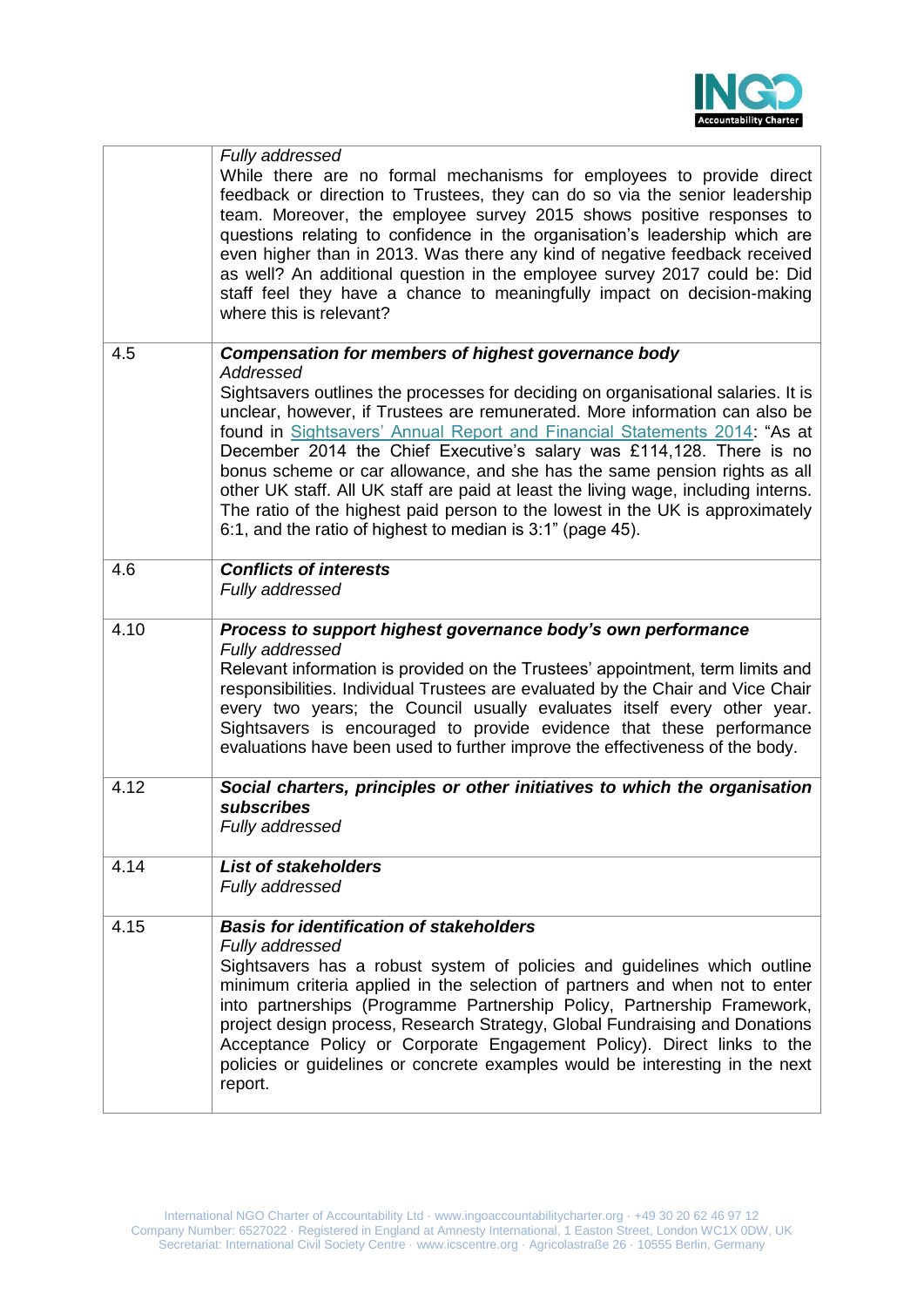

|                                      | <b>PERFORMANCE INDICATORS</b>                                                                                                                                                                                                                                                                                                                                                                                                                                                                                                                                                                                                                                                                                                                                                                                                                                                                                                                                                                                                                                                                                                                               |
|--------------------------------------|-------------------------------------------------------------------------------------------------------------------------------------------------------------------------------------------------------------------------------------------------------------------------------------------------------------------------------------------------------------------------------------------------------------------------------------------------------------------------------------------------------------------------------------------------------------------------------------------------------------------------------------------------------------------------------------------------------------------------------------------------------------------------------------------------------------------------------------------------------------------------------------------------------------------------------------------------------------------------------------------------------------------------------------------------------------------------------------------------------------------------------------------------------------|
| <b>Programme Effectiveness</b><br>L. |                                                                                                                                                                                                                                                                                                                                                                                                                                                                                                                                                                                                                                                                                                                                                                                                                                                                                                                                                                                                                                                                                                                                                             |
| NGO1                                 | Involvement of affected stakeholder groups<br>Fully addressed<br>Sightsavers provides detailed information on donors, country offices, affected<br>stakeholders, governments, partners and local actors being engaged in the design<br>(beginning at context analysis and concept stage) and implementation of<br>programmes and advocacy work as well as the development of Sightsavers<br>policies. The organisation is commended for tracking the engagement of its                                                                                                                                                                                                                                                                                                                                                                                                                                                                                                                                                                                                                                                                                      |
|                                      | stakeholders through its new SIM Card. What has been the achievement against<br>the global indicator for measuring progress on stakeholder engagement in 2015?<br>The positive results from the Project Cycle Management and Thematic Quality<br>Standards Assessments Tools are well noted. The Panel moreover commends<br>Sightsavers for the Neglected Tropical Disease work which is indeed a good<br>example of community leadership in public health programmes.                                                                                                                                                                                                                                                                                                                                                                                                                                                                                                                                                                                                                                                                                      |
| NGO <sub>2</sub>                     | <b>Mechanisms for feedback and complaints</b><br>Fully addressed<br>The Complaints Policy is now fully operational. A direct link has been established<br>between this policy and Sightsavers' internal control and assurance mechanisms.<br>Internal and external complaints now influence the organisation's approach to<br>assurance and testing as well as internal audits ensure that operational changes<br>in response to complaints are adequate in order to mitigate future.<br>While it is stated that no complaint has been reported at country offices level, it is<br>not clear if the headquarter in UK has received any complaints in 2015. The Panel<br>is even more interested to learn about kinds / areas of complaints received, how<br>complaints are dealt with and how this will improve stakeholder feedback to be<br>used by decision-makers. What are positive response rates in this regard?<br>Finally, information relating to internal complaints should be reported under<br>NGO9.                                                                                                                                           |
| NGO <sub>3</sub>                     | Programme monitoring, evaluation and learning<br>Fully addressed<br>Sightsavers describes a very thorough MEL system closely aligned with its<br>strategic objectives. All programmes are monitored using the Strategy<br>Implementation Monitoring (SIM) card and the Programme Portal system; the<br>latter was launched in early 2015. The organisation has changed its reporting<br>frequency to quarterly basis which has led to improved targeted controls and<br>quality of data. The systems are described as user-friendly for all staff globally.<br>As for the publication of results, it is very much appreciated that Sightsavers will<br>again publish all evaluations and executive summaries on their website in 2016.<br>Moreover, the annual summary of all evaluations conducted (submitted as an<br>annex to the Panel) is a commendable approach. Finally, Sightsavers is<br>committed to be engaged with the rest of the sector via peer learning and<br>knowledge sharing.<br>As in previous years, the answer can be overall seen as <b>Good Practice</b> for other<br>CSOs, including the numerous examples and evidence provided. |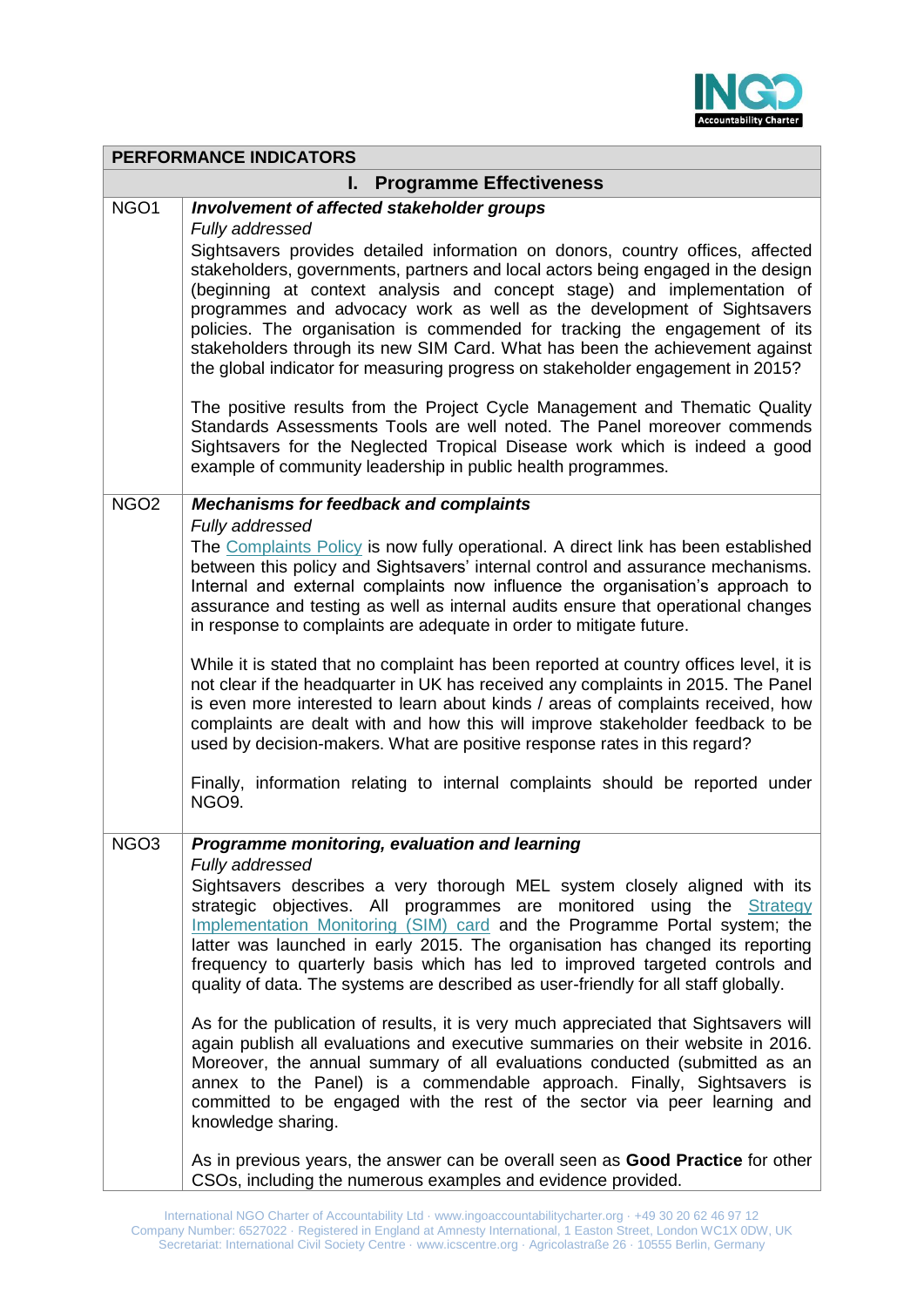

| NGO4                            | <b>Gender and diversity</b><br>Fully addressed                                                                                                                                                                                                                                                                                                                                                                                                                                                                                                                                                                                                         |
|---------------------------------|--------------------------------------------------------------------------------------------------------------------------------------------------------------------------------------------------------------------------------------------------------------------------------------------------------------------------------------------------------------------------------------------------------------------------------------------------------------------------------------------------------------------------------------------------------------------------------------------------------------------------------------------------------|
|                                 | Sightsavers' Empowerment and Inclusion Strategic Framework was launched in<br>2015 to provide a framework on social inclusion and to identify the main areas of<br>the organisation's future work. The strategic alignment process (SAP) allowed for<br>the conceptualisation of this framework. Sightsavers can also be particularly<br>commended for the data disaggregating efforts - be it pilot project tests in India<br>and Tanzania or influencing those responsible for developing methodologies to<br>measure SDG implementation. Their own data shows over achievement of set<br>targets and led to similarly ambitious aims going forward. |
|                                 | While the organisation will continue to explore how to engage with other<br>marginalised groups, the short- to medium-term focus will be on gender and<br>disability.                                                                                                                                                                                                                                                                                                                                                                                                                                                                                  |
| NGO <sub>5</sub>                | Advocacy positions and public awareness campaigns<br>Fully addressed                                                                                                                                                                                                                                                                                                                                                                                                                                                                                                                                                                                   |
|                                 | A commitment is made to research- and evidenced-based policy positions derived<br>from within the organisation and from outside. It is very much appreciated that, to<br>ensure continued consistency in this area, a Policy Development Guide (shared<br>with the Panel) was rolled out in 2014. It aims at promoting good practice in policy<br>development and seeks to draw a closer link between the policy change desired<br>and the policy paper. The Panel looks forward to the final policy which is managed<br>by the Policy and Global Advocacy Directorate (PGA).                                                                          |
|                                 | No corrective adjustments took place in 2015 and Sightsavers plans to develop an<br>exit strategy as part of their 10-year campaign vision.                                                                                                                                                                                                                                                                                                                                                                                                                                                                                                            |
|                                 | Finally, it is regarded as Good Practice that Sightsavers publishes all policy<br>positions on their website.                                                                                                                                                                                                                                                                                                                                                                                                                                                                                                                                          |
| NGO <sub>6</sub>                | <b>Coordination with other actors</b><br>Fully addressed                                                                                                                                                                                                                                                                                                                                                                                                                                                                                                                                                                                               |
|                                 | Engaging with and leveraging their strategic networks is a strategic priority for<br>Sightsavers. The SIM card also shows great progress so far. They describe the<br>different categories of partners and how they work to improve their evidence-base<br>to demonstrate that partners have the increased capacity to sustain programme<br>activities.                                                                                                                                                                                                                                                                                                |
|                                 | The visualised partnership framework (page 21) including individual toolkits for<br>the three phases is seen as Good Practice for other CSOs. It is assumed that<br>due diligence described in this project also ensures that partners meet the<br>Charter's accountability criteria.                                                                                                                                                                                                                                                                                                                                                                  |
| <b>II. Financial Management</b> |                                                                                                                                                                                                                                                                                                                                                                                                                                                                                                                                                                                                                                                        |
| NGO7                            | <b>Resource allocation</b>                                                                                                                                                                                                                                                                                                                                                                                                                                                                                                                                                                                                                             |
|                                 | Fully addressed<br>Sightsavers' strong resource allocation and financial control framework was<br>mapped out in detail in the 2013 report. Structural changes were made in 2014 to<br>strengthen programmatic strategic alignment and allocation of resources. The<br>new programme database (Programme Portal) provides quarterly reporting of                                                                                                                                                                                                                                                                                                        |

T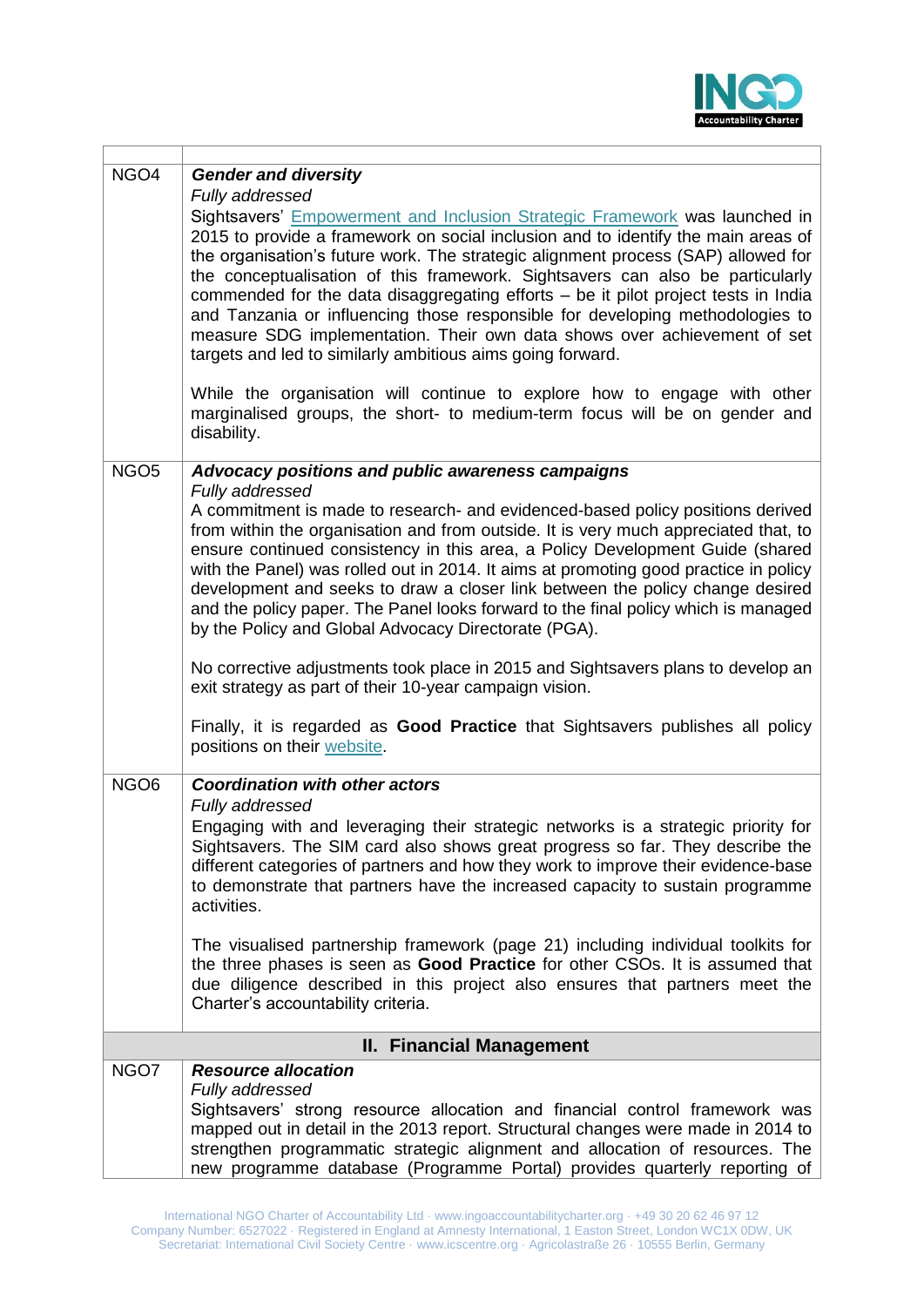

|                                      | output statistics and enables progress assessment of both financial and<br>programmatic outputs in tandem. Actual figures would underline the narrative.                                                                                                                                                                                                                                                                                                                                                                      |
|--------------------------------------|-------------------------------------------------------------------------------------------------------------------------------------------------------------------------------------------------------------------------------------------------------------------------------------------------------------------------------------------------------------------------------------------------------------------------------------------------------------------------------------------------------------------------------|
| NGO <sub>8</sub>                     | <b>Sources of Funding</b><br>Fully addressed<br>Sightsavers has a strategic objective of growing and diversifying income, e.g.<br>increasing income from institutional donors, driven by a desire to increase<br>organisational activity and maximise impact. This has been successful in recent<br>years as one can see in the narrative and figures provided.                                                                                                                                                               |
|                                      | 68% of Sightsavers' overall income comes from a gift-in-kind contribution from<br>Merck and Co. As asked in 2014, in light of how Merck might present their<br>charitable contribution, it would be interesting to know if the value listed are the<br>actual market prices or the value prices that Merck provides.                                                                                                                                                                                                          |
|                                      | <b>III. Environmental Management</b>                                                                                                                                                                                                                                                                                                                                                                                                                                                                                          |
| <b>EN16</b>                          | Greenhouse gas emissions of operations                                                                                                                                                                                                                                                                                                                                                                                                                                                                                        |
|                                      | Fully addressed<br>Sightsavers can be overall commended for significantly reducing their greenhouse<br>gas emissions - particularly due to moving to a more energy-efficient office<br>building in 2014. The figures provided only apply to the head office in the UK and<br>the Panel looks forward to improvements in the overseas offices. Sightsavers has<br>also committed to aggregate missing data in regard to e.g. water supply, travel by<br>rail/bus/sea or direct emissions in regard to their overseas vehicles. |
| <b>EN18</b>                          | Initiatives to reduce emissions of operations<br>Fully addressed<br>An Energy Audit was conducted at the head office in 2015 which has helped to<br>identify ways for further energy reductions. Moreover, the Panel welcomes that<br>Sightsavers plans to implement an Environmental Management System (EMS) in<br>the near future.                                                                                                                                                                                          |
| <b>EN26</b>                          | Initiatives to mitigate environmental impact of activities and services<br>Fully addressed<br>Interesting initiatives are listed to reduce or mitigate the organisation's<br>environmental impact (e.g. multi-passenger vehicles, remote IT infrastructure,<br>bicycle lockers, timer settings etc.). Sightsavers hopes to receive emissions<br>reports from DHL to report on those omitted by their transportation supply chain.                                                                                             |
| <b>IV. Human Resource Management</b> |                                                                                                                                                                                                                                                                                                                                                                                                                                                                                                                               |
| LA <sub>1</sub>                      | Size and composition of workforce<br>Fully addressed<br>Sightsavers provides interesting figures broken down in contract types, region and<br>specifics on volunteers. It would moreover be helpful to see the ratio between<br>different responsibility levels within the organisation.                                                                                                                                                                                                                                      |
| EC7                                  | <b>Procedure for local hiring</b><br>Fully addressed<br>As asked two years ago, a link to the described Global Diversity and Equality<br>Policy, making the commitment to employ a workforce that reflects the diversity of<br>local contexts and culture, would be welcome in the next full report. Moreover,<br>while the Panel is aware of market forces, which guidance does Sightsavers                                                                                                                                  |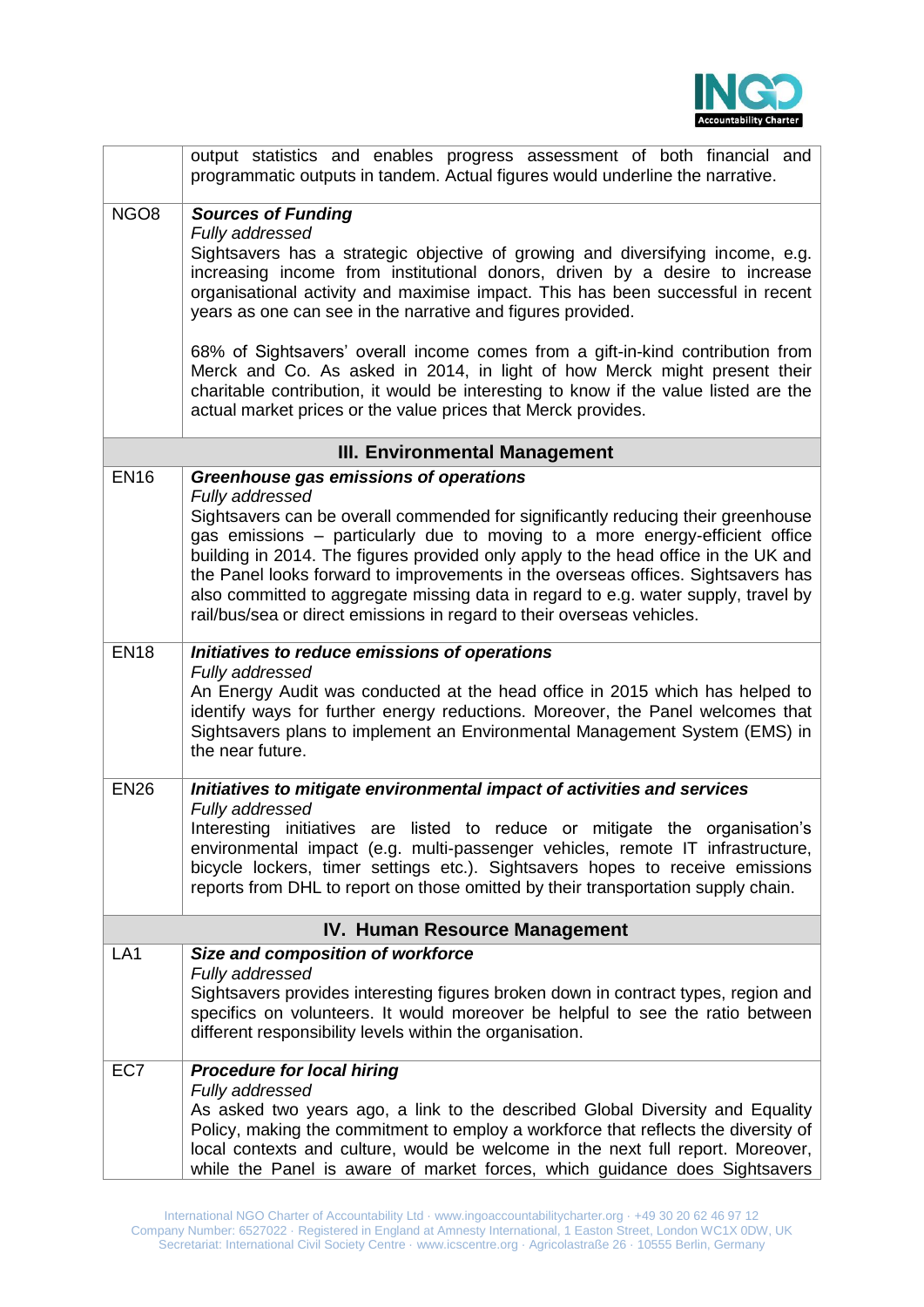

|                                                 | follow in order not to undermine the local CSO or public sector? For example,<br>openly sharing information as well as joint assessments, trainings and evaluations<br>can help to break down any barriers between Sightsavers and local organisations.                                                                                                                                                                                                                  |
|-------------------------------------------------|--------------------------------------------------------------------------------------------------------------------------------------------------------------------------------------------------------------------------------------------------------------------------------------------------------------------------------------------------------------------------------------------------------------------------------------------------------------------------|
|                                                 | Overall, Sightsavers can be commended for high percentages of locally hired staff<br>(between 78% and 100% of senior managers throughout the different regions).                                                                                                                                                                                                                                                                                                         |
| <b>LA10</b>                                     | <b>Workforce training</b><br>Addressed                                                                                                                                                                                                                                                                                                                                                                                                                                   |
|                                                 | Training needs are identified at the individual level, i.e. through Development<br>Reviews, and through the HR Operations Team and HR Business Partners. In<br>2015, the average spend on training was 2.5% of total salary cost which was over<br>the 2% target. The target was now set to 3% for 2016. Apart from the volunteers<br>mentioned in LA1 - how many staff members have received training in 2015?                                                          |
|                                                 | Does Sightsavers have evidence that their mechanisms for staff development<br>work well in practice and have yielded as envisaged improvements?                                                                                                                                                                                                                                                                                                                          |
| <b>LA12</b>                                     | <b>Global talent management</b><br>Addressed addressed                                                                                                                                                                                                                                                                                                                                                                                                                   |
|                                                 | The employee survey 2015 highlighted the need to improve Sightsavers' current<br>performance development process and the Panel welcomes progress in this<br>regard. Might this dissatisfaction be the reason that only 57% of Performance and<br>Development Reviews (PDRs) have been returned for 2015? Please provide an<br>explanation for this low number in the next report.                                                                                        |
| <b>LA13</b>                                     | Diversity of workforce and governance bodies<br>Fully addressed                                                                                                                                                                                                                                                                                                                                                                                                          |
|                                                 | While the overall gender ratio is almost even (56% male vs. 44% female staff), the<br>imbalance at management level is higher with 69% being male. Ethnicity is better<br>balanced throughout the organisation. Is there data for people with disabilities<br>available? The newly launched Empowerment and Inclusion Strategic Framework<br>is suppported in regard to scaling up efforts to achieve greater diversity in the<br>workplace. Is there a concrete target? |
| NGO <sub>9</sub>                                | <b>Mechanisms to raise grievances</b><br>Addressed                                                                                                                                                                                                                                                                                                                                                                                                                       |
|                                                 | Sightsavers has a grievance procedure in place which includes an organisational<br>policy (reviewed in 2014) and process for handling grievances. Relevant<br>documents were shared with the Panel in 2015 and it is still suggested to make<br>these publicly available.                                                                                                                                                                                                |
|                                                 | Were there any concerns raised in 2015 (e.g. to the two new HR Business<br>Partners who support managers to resolve grievances) and if yes, were these<br>resolved satisfactorily in practice?                                                                                                                                                                                                                                                                           |
| V. Responsible Management of Impacts on Society |                                                                                                                                                                                                                                                                                                                                                                                                                                                                          |
| SO <sub>1</sub>                                 | <b>Managing your impact on local communities</b><br>Fully addressed<br>The organisation has a Project Design Process (PDP) launched in 2015 and a<br>Reflection, Oversight, Analysis and Review group in place who are the basis for<br>entering new countries or partnerships.                                                                                                                                                                                          |